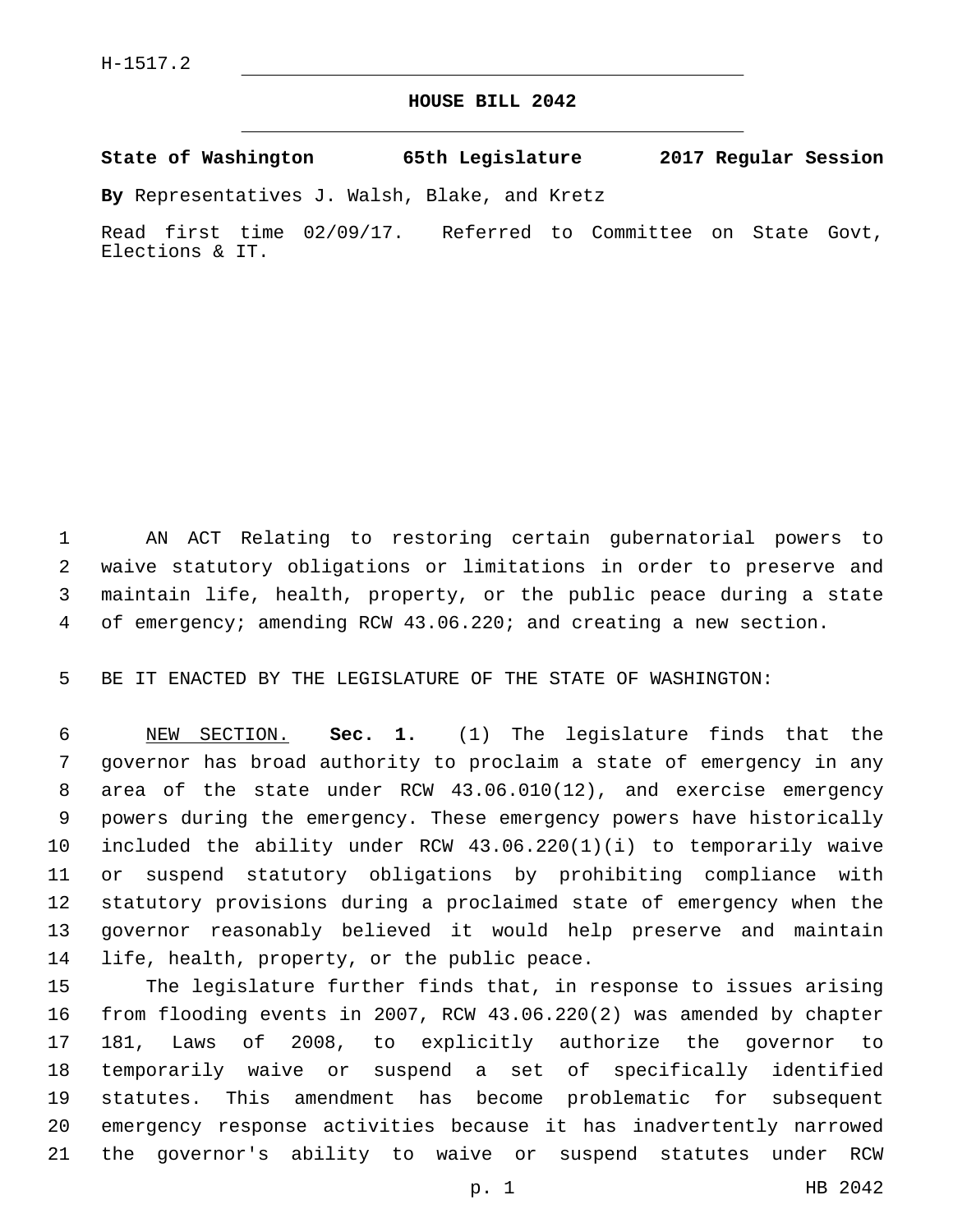43.06.220(1)(i) by issuing orders temporarily prohibiting compliance with statutes not expressly identified in RCW 43.06.220(2).

 (2) The legislature intends to maintain the specific waiver provisions enacted in 2008 and restore the governor's preexisting ability to immediately respond during a proclaimed state of emergency by temporarily waiving or suspending other statutory obligations or limitations that the governor reasonably believes should be waived or suspended to help preserve and maintain life, health, property, or 9 the public peace.

 **Sec. 2.** RCW 43.06.220 and 2008 c 181 s 1 are each amended to 11 read as follows:

 (1) The governor after proclaiming a state of emergency and prior to terminating such, may, in the area described by the proclamation 14 issue an order prohibiting:

 (a) Any person being on the public streets, or in the public parks, or at any other public place during the hours declared by the 17 governor to be a period of curfew;

 (b) Any number of persons, as designated by the governor, from assembling or gathering on the public streets, parks, or other open areas of this state, either public or private;

 (c) The manufacture, transfer, use, possession or transportation of a molotov cocktail or any other device, instrument or object designed to explode or produce uncontained combustion;

 (d) The transporting, possessing or using of gasoline, kerosene, or combustible, flammable, or explosive liquids or materials in a glass or uncapped container of any kind except in connection with the normal operation of motor vehicles, normal home use or legitimate 28 commercial use;

 (e) The possession of firearms or any other deadly weapon by a person (other than a law enforcement officer) in a place other than 31 that person's place of residence or business;

(f) The sale, purchase or dispensing of alcoholic beverages;

 (g) The sale, purchase or dispensing of other commodities or goods, as he or she reasonably believes should be prohibited to help 35 preserve and maintain life, health, property or the public peace;

 (h) The use of certain streets, highways or public ways by the 37 public; and